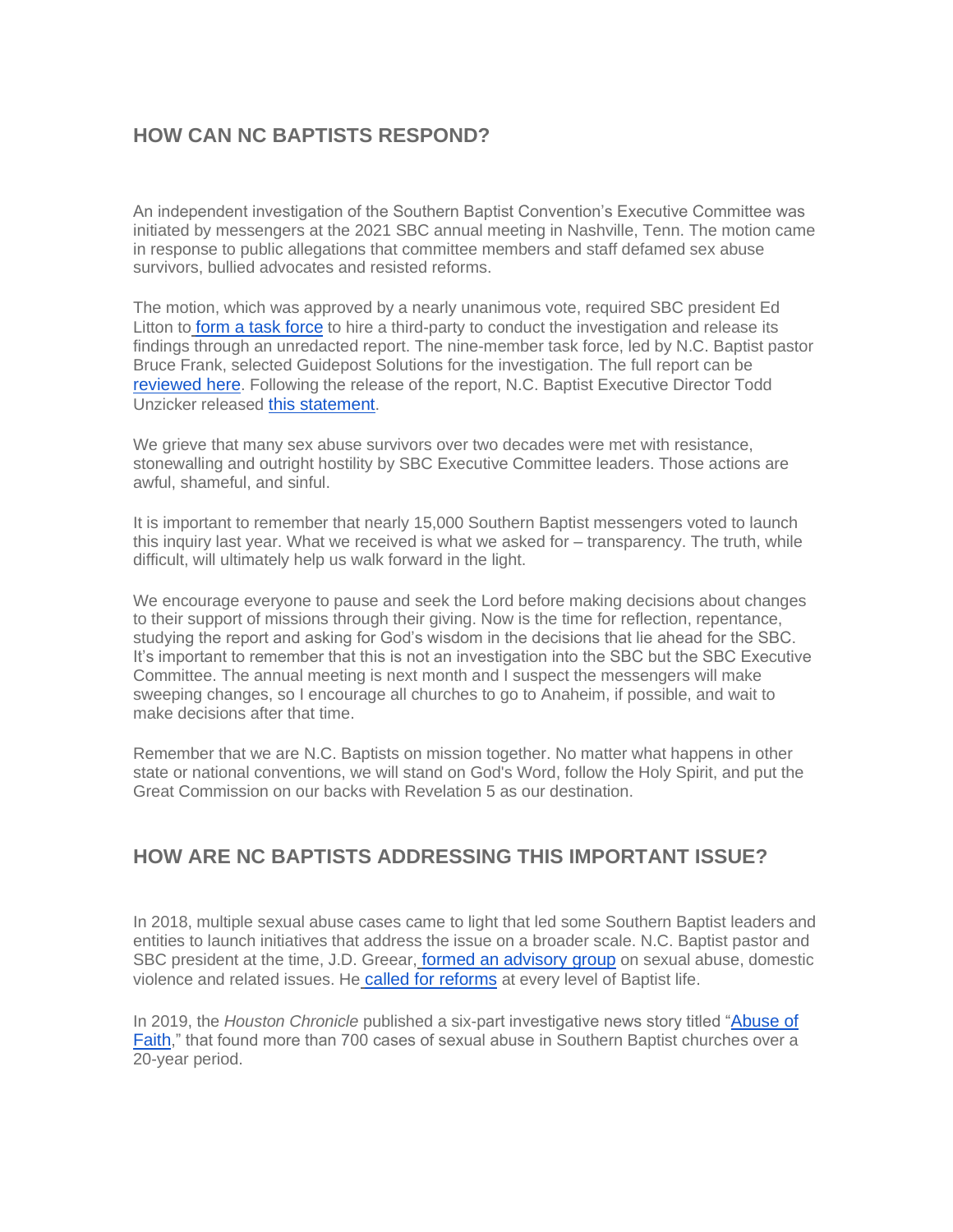N.C. Baptists joined other state conventions in 2019 to affirm a [statement of principles on](https://ncbaptist.us12.list-manage.com/track/click?u=1a926f4856961f799a5a81888&id=c18c371a2a&e=39858a906a)  [sexual abuse](https://ncbaptist.us12.list-manage.com/track/click?u=1a926f4856961f799a5a81888&id=c18c371a2a&e=39858a906a). Those agreed upon principles, which were also adopted by local associations and Southern Baptist seminaries, included commitments to raise awareness and offer training to churches and convention staff for survivor care and abuse prevention.

N.C. Baptists have upheld those commitments by creatin[g](https://ncbaptist.us12.list-manage.com/track/click?u=1a926f4856961f799a5a81888&id=08ea0cc627&e=39858a906a) [print and digital resources](https://ncbaptist.us12.list-manage.com/track/click?u=1a926f4856961f799a5a81888&id=08ea0cc627&e=39858a906a) to help survivors, as well as [safety and security resources](https://ncbaptist.us12.list-manage.com/track/click?u=1a926f4856961f799a5a81888&id=86d21f3421&e=39858a906a) for your church.

N.C. Baptists have also developed procedures t[o](https://ncbaptist.us12.list-manage.com/track/click?u=1a926f4856961f799a5a81888&id=5b4d09241f&e=39858a906a) [remove convention leaders](https://ncbaptist.us12.list-manage.com/track/click?u=1a926f4856961f799a5a81888&id=5b4d09241f&e=39858a906a) charged with serious misconduct. "[Caring Well](https://ncbaptist.us12.list-manage.com/track/click?u=1a926f4856961f799a5a81888&id=d2768a7e8d&e=39858a906a)" materials have been promoted by the *Biblical Recorder* and convention staff.

In 2021, N.C. Baptist President Micheal Pardu[e](https://ncbaptist.us12.list-manage.com/track/click?u=1a926f4856961f799a5a81888&id=c848c0161c&e=39858a906a) [introduced a motion](https://ncbaptist.us12.list-manage.com/track/click?u=1a926f4856961f799a5a81888&id=c848c0161c&e=39858a906a) to the board of directors' executive committee that directed Executive Director-Treasurer Todd Unzicker to conduct a comprehensive review of all internal policies, procedures and external materials related to preventing sex abuse and caring for survivors. The motion, which passed unanimously, stipulated that the review must include consultation with survivors, subject matter experts and a cross-section of N.C. Baptists.

State convention leaders solicited proposals from multiple organizations that specialize in corporate assessments related to sexual abuse, harassment and other behaviors. [Guidepost](https://ncbaptist.us12.list-manage.com/track/click?u=1a926f4856961f799a5a81888&id=0d0f424f4f&e=39858a906a)  [Solutions](https://ncbaptist.us12.list-manage.com/track/click?u=1a926f4856961f799a5a81888&id=0d0f424f4f&e=39858a906a) was selected [to assist the convention](https://ncbaptist.us12.list-manage.com/track/click?u=1a926f4856961f799a5a81888&id=a64d304f1b&e=39858a906a) in order to ensure its review is conducted with objectivity, competence and trauma-informed practices. The review is currently [underway](https://ncbaptist.us12.list-manage.com/track/click?u=1a926f4856961f799a5a81888&id=a4e696d5cf&e=39858a906a), and convention staff members are engaged in regular communication with Guidepost, providing information and documents in a proactive manner.

N.C. Baptist leaders are also engaged in collaborative efforts with Baptist leaders at the state and national levels who are involved in similar work regarding sexual abuse. To date, discussions have covered best practices and potential action steps, such as the following:

- curating a referral list of Christian counselors with trauma-informed services,
- sharing information with state lawmakers about the importance of legislation that defines clergy abuse and enables churches to share information about sexual predators,
- promoting resources and materials for survivors,
- collecting information from churches about the status of sex abuse policies and procedures,
- identifying potential training resources for convention staff, and related topics.

Updates will be provided to N.C. Baptist staff, directors, officers and churches as important developments arise. A report that includes actions taken and further recommendations will be presented to the N.C. Baptist board in September and to convention messengers at the annual meeting in November.